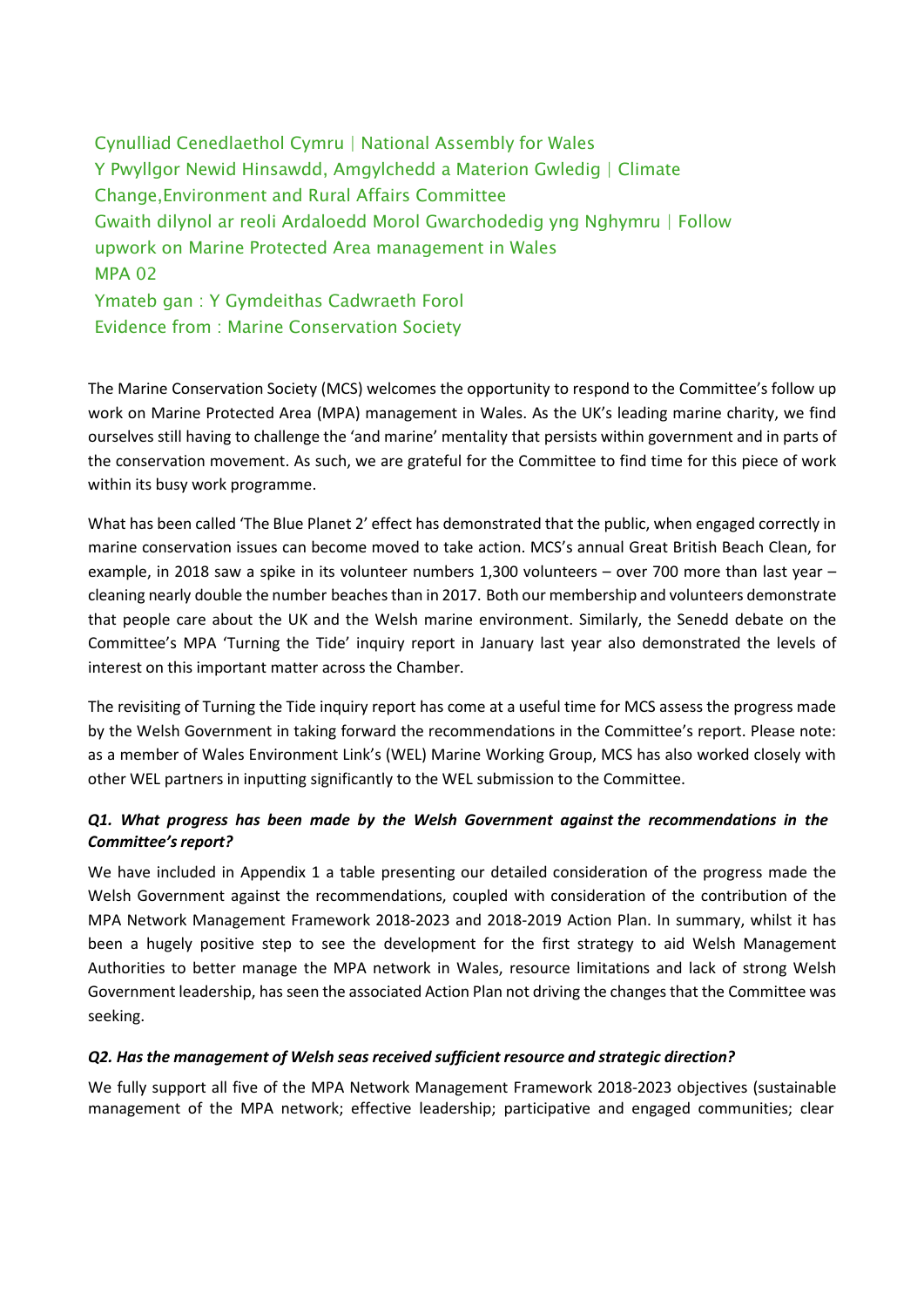governance structures; and adaptive management). However, we do feel there is room for improvement across all five areas, with leadership and management being critically important.

It is our view that there is a lack of leadership, ownership and suitable prioritisation from the Welsh Government and the other Welsh Management Authorities. The Welsh Government must lead by example and drive forward better MPA management by all, nationally and locally. This should be addressed as a priority within the MPA Network Management Action Plan 2019-20. Long-term actions are needed that can reverse the degraded condition of the site features. Many of the actions in 2018-19 Action Plan relate to strategic policy, process or data, and whilst useful, they are not resulting in direct site management improvement. Furthermore, the majority of the actions lie with Natural Resources Wales (NRW). We would like to see on the ground solutions to local pressures and threats to site features, delivered by funded local independent site officers. In addition, we would like to see pan-Wales funded actions to improve the status of whole sites and the network.

To address the inconsistency in effort, approach and investment of resource by Management Authorities, we would like to see the 2019-20 Action Plan containing clear actions for all Management Authorities, supported by a duty upon them to undertake their appropriate actions, enforced by the Welsh Government, to achieve greater engagement and accountability.

MCS strongly believe that independent site officers are best placed to facilitate successful local management delivery for example, identifying and taking preventative steps to improve local management, undertaking stakeholder liaison, data gathering and sharing of MPA management activities with others. Numerous submissions to the 2017 MPA inquiry evidenced the benefits of such a delivery model. We, therefore, greatly welcomed the Committee's recommendation to the Welsh Government to bring forward proposals for funding an area-based approach, with each management area having a dedicated officer, and have been disappointed that the MPA Management Steering Group has not implemented this vital investment in longterm MPA management. As we explained in the 2017 inquiry, across Wales, disparity in resource for European Marine Site (EMS) officers is huge, with the employment of EMS officers ranging from full-time posts to ½ day per week. Their current funding is 'piecemeal', external and ad hoc, which has notable ramifications for the scope of conservation measures and long term monitoring, with officers often required to focus on project delivery and reporting deadlines, rather than valuable site management. This reduces their capacity to undertake regular reviews and update their site management schemes and also prevents shared best practice and improvements between sites.

Funding for MPA monitoring is needed in order to effectively establish the health of protected marine habitats and species and to identify where additional management may be necessary. NRW must have the resource to monitor, collect, and publish site-level feature condition assessments to inform effective site management. This information is needed to enable management authorities to improve MPA feature and site conditions. Where data is deficient, a precautionary approach to the management of features and sites should be adopted.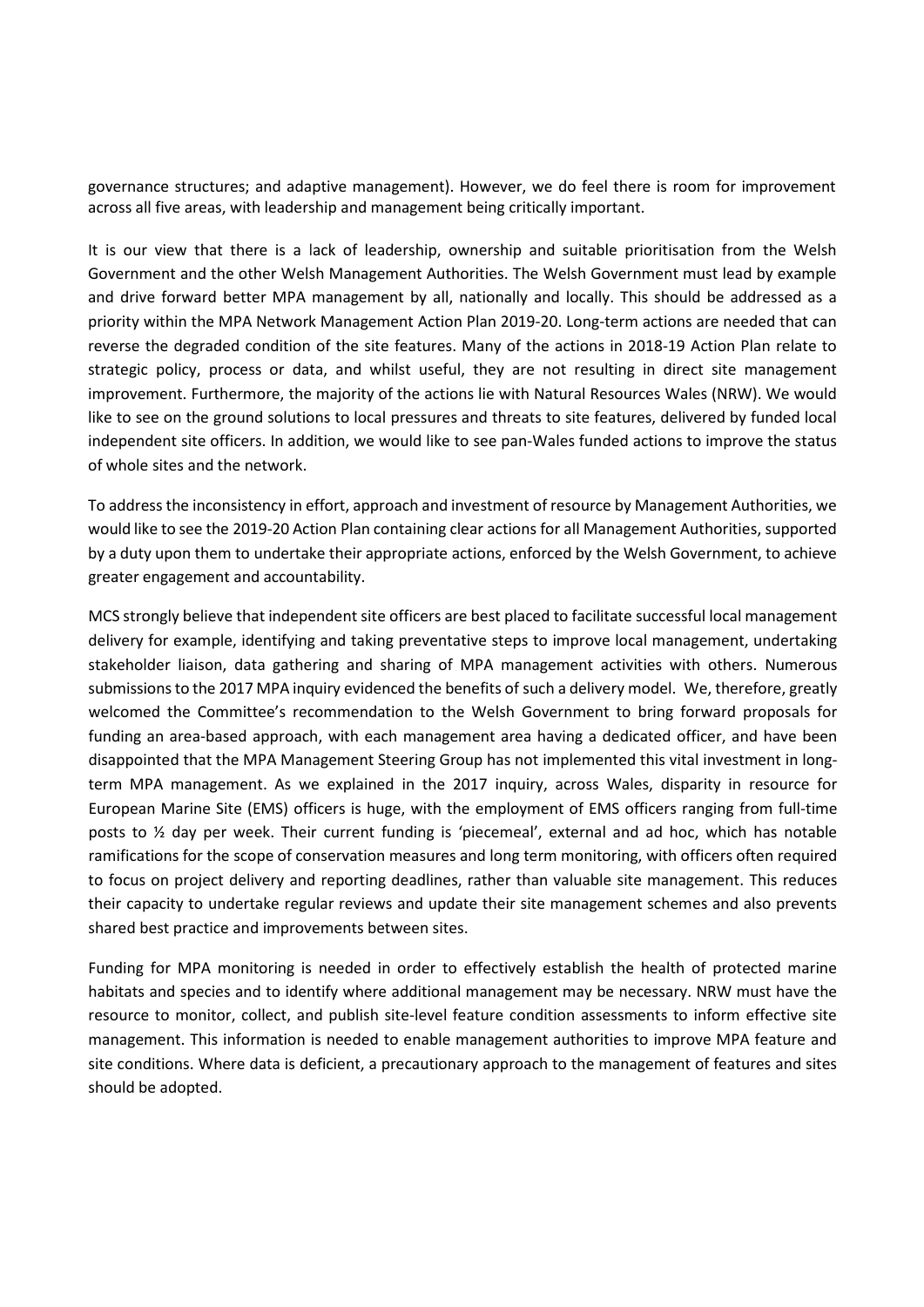As raised during the Turning the Tide inquiry, we have long been concerned that there has been insufficient budget allocated to implement effective management (mitigating and/or eliminating pressures and threats arising from existing or ongoing activities) of Wales's marine natural resources. MCS would, therefore, like greater transparency of resourcing within the Welsh Government's Marine and Fisheries Division. Transparency would also allow for scrutiny of allocation on budget against return on investment, employment, GDP, as well as social factors such as non-use values. It is still unclear to MCS where the additional £500,000 in the 2018-2019 budget<sup>1</sup> for marine went and where the £150,000 in the 2019-2020 draft budget<sup>2</sup> will be targeted. Please note with regards to resourcing, the comments in the Wales Environment Link response on this matter.

## *Q3. How has the condition of Wales' MPA's have changed?*

In 20123, CCW highlighted that 47% of species and 54% of habitat features of Natura 2000 sites were in unfavourable condition. As reported by the Welsh Government in their report to the National Assembly for Wales in January 2019<sup>4</sup>, NRW's 2018 indicative site condition assessments found that for Wales' inshore SACs and SPAs, 45% of features are in unfavourable condition and 9% of features are in unknown condition, due to insufficient information. Clearly, this is not an improving picture and demonstrates failure by the Welsh Government and Management Authorities. The Welsh Government has legal obligationsto protect, conserve and ensure no net loss of marine biodiversity under the UK Marine Policy Statement, which must be taken into account under the Marine and Coastal Access Act, 2009.

Clearly this demonstrates that the current approach to management is failing and that the Turning the Tide report should have instigated a shift in traditional thinking over MPA by Welsh Government and interventions put in place to begin recovery and enhancement of species and habitats.

# *Q4. Last year the Welsh Government's approach to the MPA Network Management was published. This included the 2018-2023 Framework and 2018-2019 Action Plan. Do these:*

- **a. Address the key issues of effective management of multi-use MPAs?**
- **b. Support the management of Welsh MPAs to conserve Welsh marine biodiversity?**
- **c. Take account of lessons learned from current MPA management activity in Wales (including designation, implementation and enforcement)?**
- **d. Take account of the implications of the UK's decision to leave the European Union?**

## **4a. Address the key issues of effective management of multi-use MPAs?**

<sup>1</sup> CCERA [Ministerial](http://record.assembly.wales/Committee/5084) scrutiny session 22 November 2017

<sup>2</sup> CCERA [Ministerial](http://record.assembly.wales/Committee/5084) scrutiny session 8 November 2018

<sup>3</sup> M. Hatton-Ellis, L. Kay, M. Lewis, K. Lindenbaum, G. Wyn, A. Winterton, A. Bunker, S. Howard, G. Barter, M. Camplin & J. Jones, 2012. MPA Management Report 2: Assessment of current MPA management in Wales. CCW Marine Science Series No: 12/06/03, 78pp, CCW, Bangor.

<sup>4</sup> Welsh Government, 2019. Marine & Coastal [Access Act](http://www.assembly.wales/laid%20documents/gen-ld12056/gen-ld12056-e.pdf) 2009: Report to the Assembly on MPAs in Wales.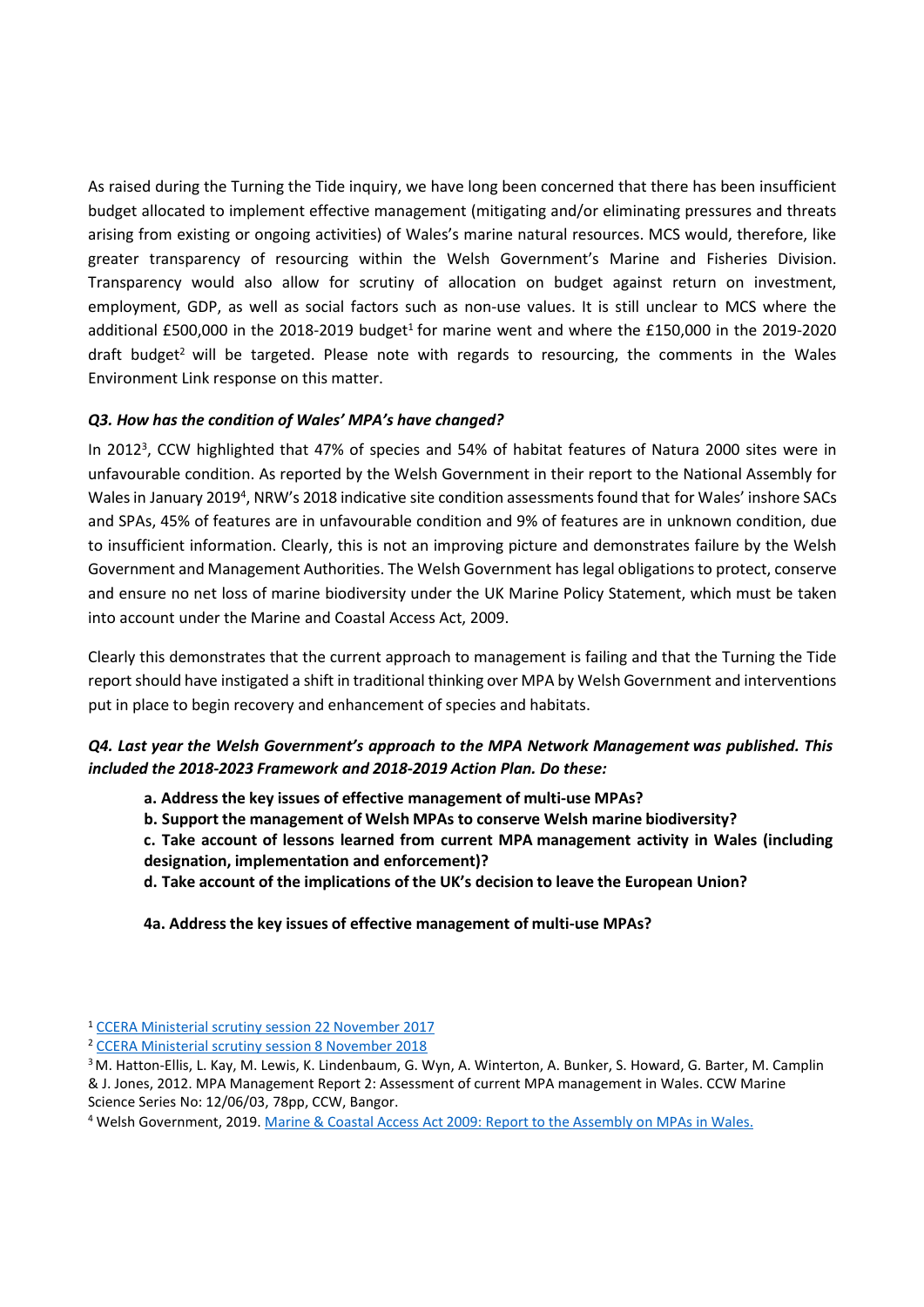As the Committee is aware, where a site is designated as an MPA, it is not in fact the whole area that is actually managed. Currently the *modus operandi* to MPA management in Wales is what is known as a 'feature-based approach'. This focuses any management effort on only the specific listed features for designation. This only occurs when there is a proven to be threat to these features through human activity, leading to management measures to be introduced to regulate and reduce these, thus protecting the features. This is counter to the precautionary principle whereby potential threats should be stopped until the appropriate assessment has been undertaken.

By taking a wider spatial approach to MPA management, known as the 'whole-site approach', management considers the need to protect the wider ecosystem, as well as single elements or 'features'. Such an approach benefits both the listed features and other species and habitats within the site, which are integral to the ecosystem. To get the greatest benefit from Welsh MPAs for nature and coastal communities, MCS consider that the Welsh Government should be taking steps to adopting a whole-site approach to MPA management.

### **4b. Support the management of Welsh MPAs to conserve Welsh marine biodiversity?**

MCS is extremely concerned that there has been management inaction by the Welsh Government, that could have resulted in better management of MPAs, namely the Assessing Welsh Fishing Activities (AWFA) project<sup>5</sup>. Whilst gear/feature interactions have identified issues, including high risk purple-rated activities, management actions have not been put in place. In England<sup>6</sup>, the revised approach stopped all potentially damaging activities until Habitat Regulation Assessments could be undertaken, in line with Article 6 of the EU Habitats Directive. In Wales, MCS urgently want to see all damaging activities stopped with appropriate legislation, enforcement and actions put in place to maintain and enhance MPAs in Wales. Welsh Government are in breach of the Habitats Directive by not putting in place measure to stop all potentially damaging activities. At present their plan is to complete all 'orange' medium risk assessments before any interventions are taken, however they should be acting now in response to the 'purple-rated' high risk assessments.

We welcome the Welsh Government's commitment to completing the Welsh contribution towards an ecologically coherent, well-managed network of MPA in the UK<sup>7</sup>. There must be also be focus on the Welsh -level MPA network (as opposed to the UK) and addressing gaps in the Welsh inshore and Welsh offshore, using powers under the Marine and Coastal Access Act, 2009 and Wales Act, 2017. This should be evidenced based and add value to the existing 139 Welsh MPAs. We are concerned that the scope for initial phases of MCZ designation will not greatly benefit Welsh marine biodiversity, with MCZs needed for mobile species and the introduction of areas of the marine environment afforded greater protection.

<sup>5</sup> <https://naturalresources.wales/about-us/our-projects/marine-projects/assessing-welsh-fishing-activities/?lang=en> <sup>6</sup> [https://www.gov.uk/government/publications/revised-approach-to-the-management-of-commercial-fisheries-in](https://www.gov.uk/government/publications/revised-approach-to-the-management-of-commercial-fisheries-in-european-marine-sites-overarching-policy-and-delivery)[european-marine-sites-overarching-policy-and-delivery](https://www.gov.uk/government/publications/revised-approach-to-the-management-of-commercial-fisheries-in-european-marine-sites-overarching-policy-and-delivery)

<sup>7</sup> Welsh Government written [statement](https://gov.wales/written-statement-completing-welsh-contribution-towards-ecologically-coherent-well-managed-network) May 2017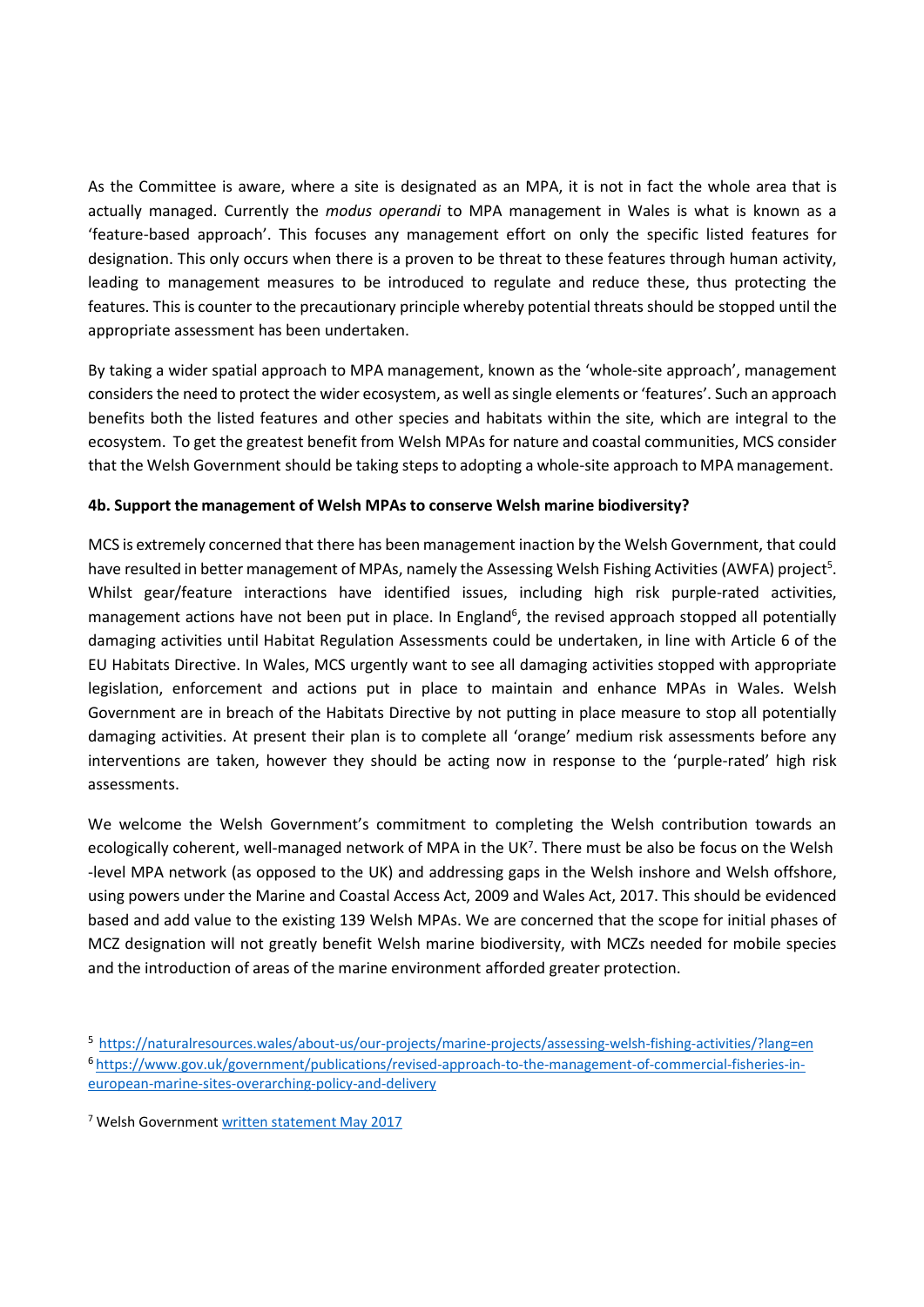All of Wales' MPAs are multi-use, there are no highly protected marine reserves, reference areas or No-Take Zones to afford space for biodiversity to recover<sup>8</sup> and for there to be scientific reference areas<sup>9</sup>. We would like to draw to the attention of the Committee CCW's scientific advice<sup>10</sup> to the Welsh Government regarding a Welsh-level MPA network, that saw the Welsh Government at the time, commit to using its MCZ powers to create sites afforded a high level of protection $11$ . This was deemed a necessary element of taking forward an ecosystem approach in secure the protection and recovery of Welsh marine ecosystems. Whilst we appreciate that the resulting highly-protected MCZ consultation process in 2012 was miscommunicated and mishandled, thisshould not detract from the initial advice by CCW, asthisstill stands. The Welsh Government should not shy away from the need to bring forward a small number of these sites and MCS are calling for this. Whilst we have been frustrated at the two-year delay in the establishment of the Marine Conservation Zones (MCZ) Task and Finish stakeholder group, it has just had its inaugural meeting April 9th 2019. This meeting set the scene for how the MCZ process would be delivered, however we were disappointed that the next meeting will not occur until the autumn and that designation is not planned until 2021. As detailed, Welsh Government have had powers and legal duty since 2009, to designate these sites. England will shortly be consulting on their 3<sup>rd</sup> tranche, whilst Welsh Government have yet to finish their site scoping research.

## **4c. Take account of lessons learned from current MPA management activity in Wales (including designation, implementation and enforcement)?**

MCS consider that the findings of the MPA management evaluation conducted by CCW $^{12}$  in 2012 still hold true, namely for the following five areas:

1. A lack of supporting information to underpin site management: Data deficiency was highlighted in the 2015 Wales Marine Evidence Report<sup>13</sup>, the 2016 State of Natural Resources Report (SoNaRR)<sup>14</sup>

#### 8 PISCO, 2011. The Science of Marine Reserves: 2<sup>nd</sup> Edition Europe.

9 According to a [JNCC report in 2010, r](http://jncc.defra.gov.uk/pdf/mcz_draftreferenceareaguidance.pdf)eference areas provide a key opportunity to demonstrate the unimpacted state of a broad range of marine features, in the context of prevailing environmental conditions. For reference areas to be an effective control against which it is possible to assess the effects of pressure, the human activities within them need to be managed so that impacts are minimised at the site.

10 CCW (2008) Delivering a Coherent Marine Protected Area network for Wales: Advice to the Welsh Assembly Government from the Countryside Council for Wales on a process for selecting Highly Protected Marine Reserves, CCW August 2008.

<sup>11</sup> Gubbay, S. 2006. Highly Protected Marine Reserves – Evidence of benefits and opportunities for marine biodiversity in Wales. CCW Science Report. Report No: 762.

<sup>12</sup> M. Hatton-Ellis, L. Kay, M. Lewis, K. Lindenbaum, G. Wyn, A. Winterton, A. Bunker, S. Howard, G. Barter, M. Camplin & J. Jones, 2012. MPA Management Report 2: Assessment of current MPA management in Wales. CCW Marine Science Series No: 12/06/03, 78pp, CCW, Bangor. Available [here.](http://senedd.assembly.wales/documents/s61680/Countryside%20Council%20for%20Wales%20-%20MPA%20Management%20in%20Wales%201.pdf)

<sup>13</sup> <https://gov.wales/sites/default/files/publications/2018-05/wales-marine-evidence-report-wmer.pdf>

<sup>14</sup> [https://naturalresources.wales/evidence-and-data/research-and-reports/the-state-of-natural-resources-report](https://naturalresources.wales/evidence-and-data/research-and-reports/the-state-of-natural-resources-report-assessment-of-the-sustainable-management-of-natural-resources/?lang=en)[assessment-of-the-sustainable-management-of-natural-resources/?lang=en](https://naturalresources.wales/evidence-and-data/research-and-reports/the-state-of-natural-resources-report-assessment-of-the-sustainable-management-of-natural-resources/?lang=en)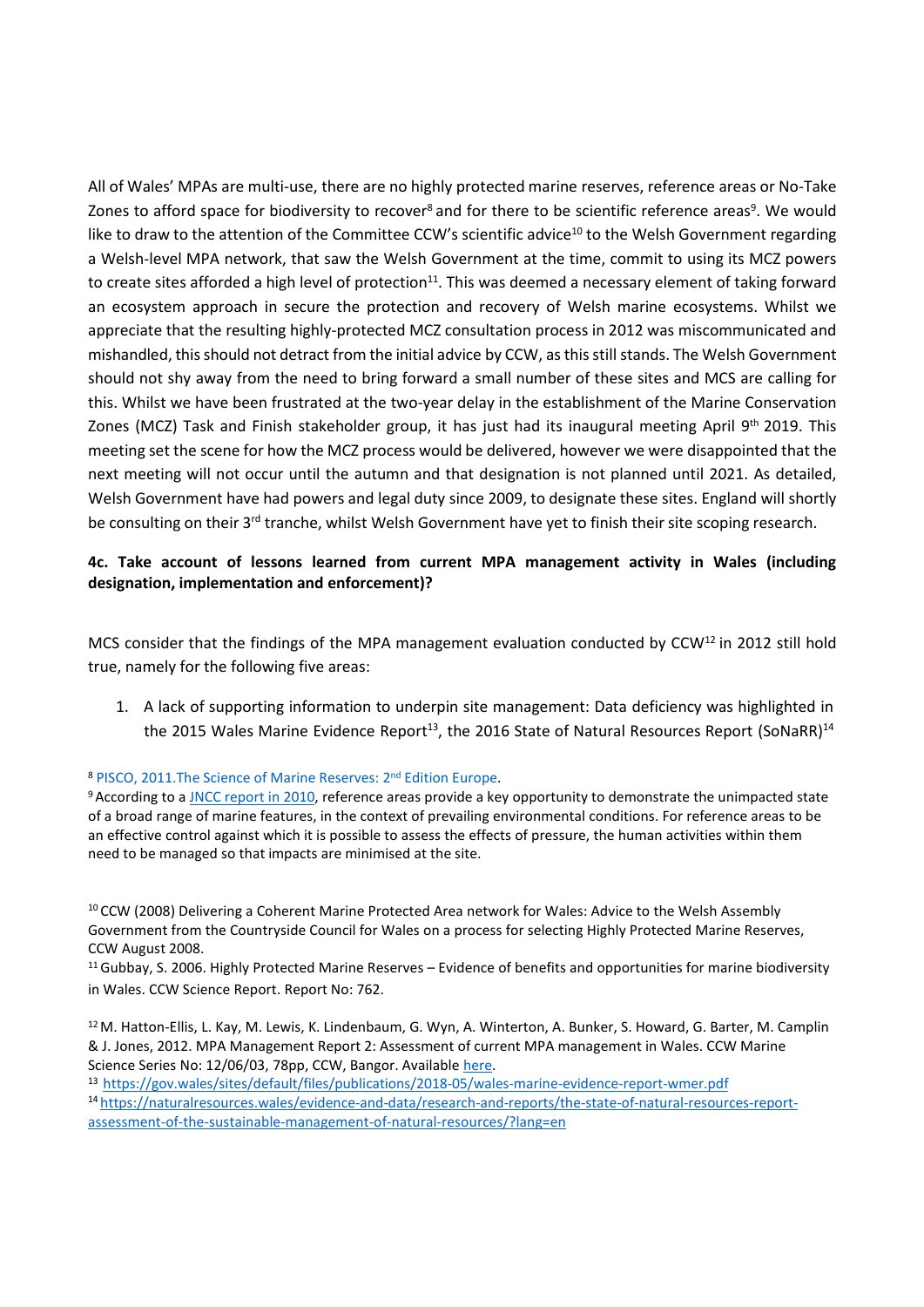and the 2016 JNCC report<sup>15</sup>, with this being an ongoing barrier to assessing ecological trends and the effectiveness of management interventions;

- 2. Site management processes and partnerships: including the lack of locally based site officers and gaps in communication;
- 3. The lack of awareness and understanding from stakeholders: of note, public engagement is a substantive work area for EMS officers where they are in place;
- 4. Legislative and policy framework: including the need for a better understanding of how biodiversity policy is compatible with wider policy drivers; and
- 5. Resources.

It is concerning to MCS that all 5 areas have not been adequately addressed since the 2012 recommendations by CCW.

# **4d***.* **Take account of the implications of the UK's decision to leave the European Union?**

MCS continue to seek assurances from the Welsh Government that EU funds currently supporting marine conservation in Wales will be like-for-like replaced and clarity on how any shortfall will be addressed as a matter of urgency.

We would like to draw attention to the Ministers' answer dated 8<sup>th</sup> March to a written question from Andrew R.T. Davies<sup>16</sup>. It demonstrates the huge amount of amount of EU funding provided for projects related to marine biodiversity conservation and MPA management:

| Source                                                       | <b>EU Funding</b> | <b>Welsh Government Funding</b> |
|--------------------------------------------------------------|-------------------|---------------------------------|
| <b>European Maritime and</b><br>Fisheries Fund (2007 - 2013) | £1,686,774.29     | £562,258.10                     |
| LIFE Programme (2012 - 2015)                                 | £500,000          | £500,000                        |
| <b>European Maritime and</b><br>Fisheries Fund (2014 -)      | £551,179.50       | £147,500                        |
| LIFE Programme (2018 -)                                      | £2,983,250        | £1,016,750                      |

<sup>15</sup> Carr, H., Wright, H., Cornthwaite, A. and Davies, J. (2016). Assessing the contribution of Welsh MPAs towards an ecologically coherent MPA network in 2016. Joint Nature Conservation Committee. Available here. <sup>16</sup> [WAQ77920](http://www.assembly.wales/written%20questions%20documents/information%20further%20to%20written%20assembly%20question%2077922/190226-77922-e.pdf)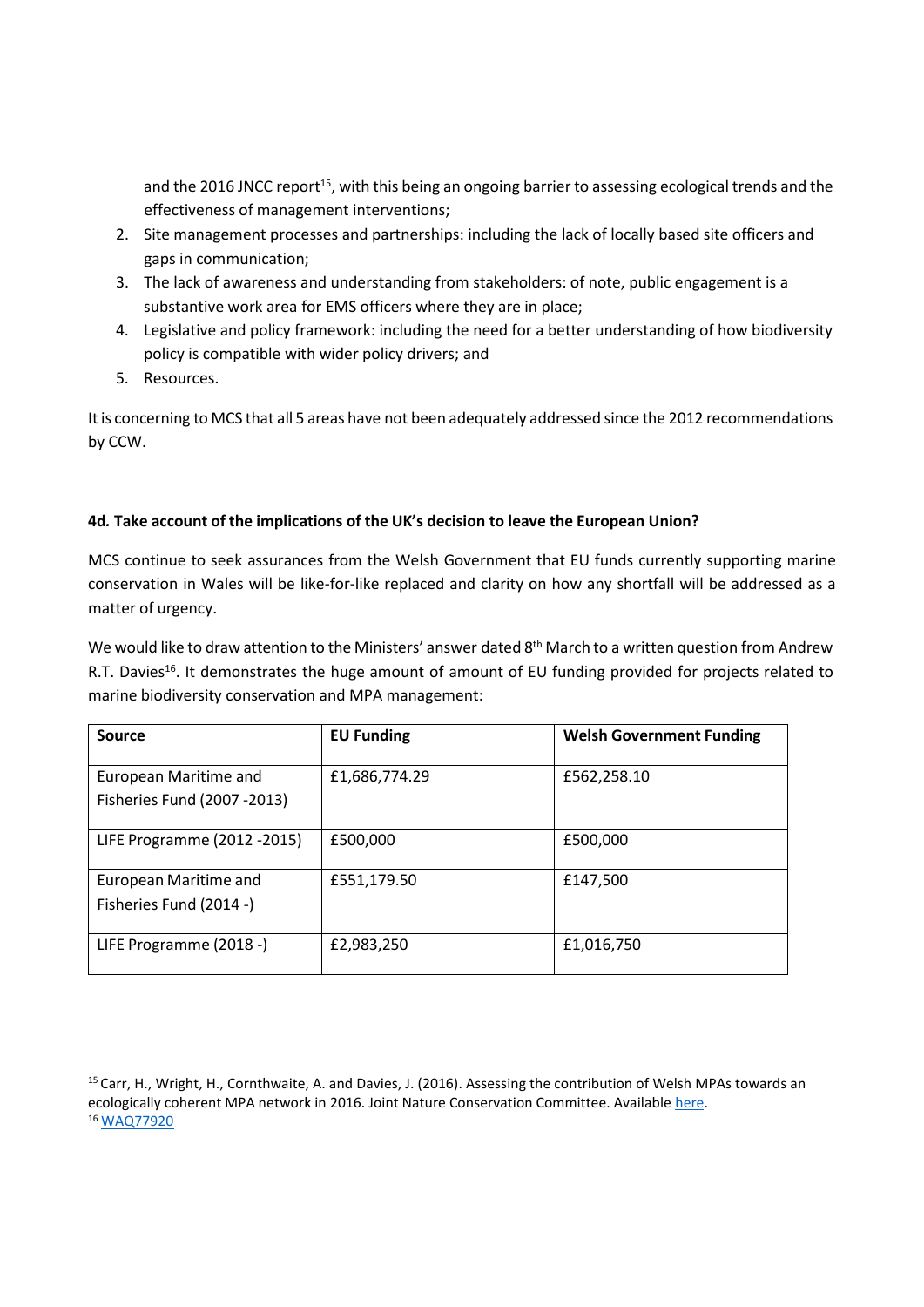# **Do you have any other comments or issues you wish to raise that have not been covered by the specific questions?**

We are anticipating a UK Government consultation on the Marine Strategy Regulations, due April / early May 2019. We understand from our colleagues in the eNGO community that the consultation will show that the UK has not reached its 2020 target of Good Environmental Status (GES). This is despite statements on the contrary to the Committee from the then Cabinet Secretary during the Turning Tide inquiry<sup>17</sup>. MCS noted a recent question on this by John Griffiths, AM to the Minister for Energy, Environment and Rural Affairs18. The EU Marine Strategy Framework Directive as the environmental pillar is vitally important, and for the UK to fail to meet its own GES target, is disappointing. It highlights that wider Welsh and UK policy that MPAs sit within, for example, the Nature Recovery Action Plan, is not doing enough to conserve the marine environment, thus putting even greater emphasis on the need for Welsh MPAs to be well managed and not merely marine paper parks.

<sup>17</sup> Paragraphs 99-101, Climate Change, Environment and Rural Affairs Committee [Turning](http://www.assembly.wales/laid%20documents/cr-ld11159/cr-ld11159-e.pdf) the tide? Report of the inquiry into the Welsh [Government's](http://www.assembly.wales/laid%20documents/cr-ld11159/cr-ld11159-e.pdf) approach to Marine Protected Area management. <sup>18</sup> The [Record,](http://record.assembly.wales/Plenary/5572#A49871) Plenary, Questions to the Minister for Environment, Energy and Rural Affairs, 27<sup>th</sup> March 2019.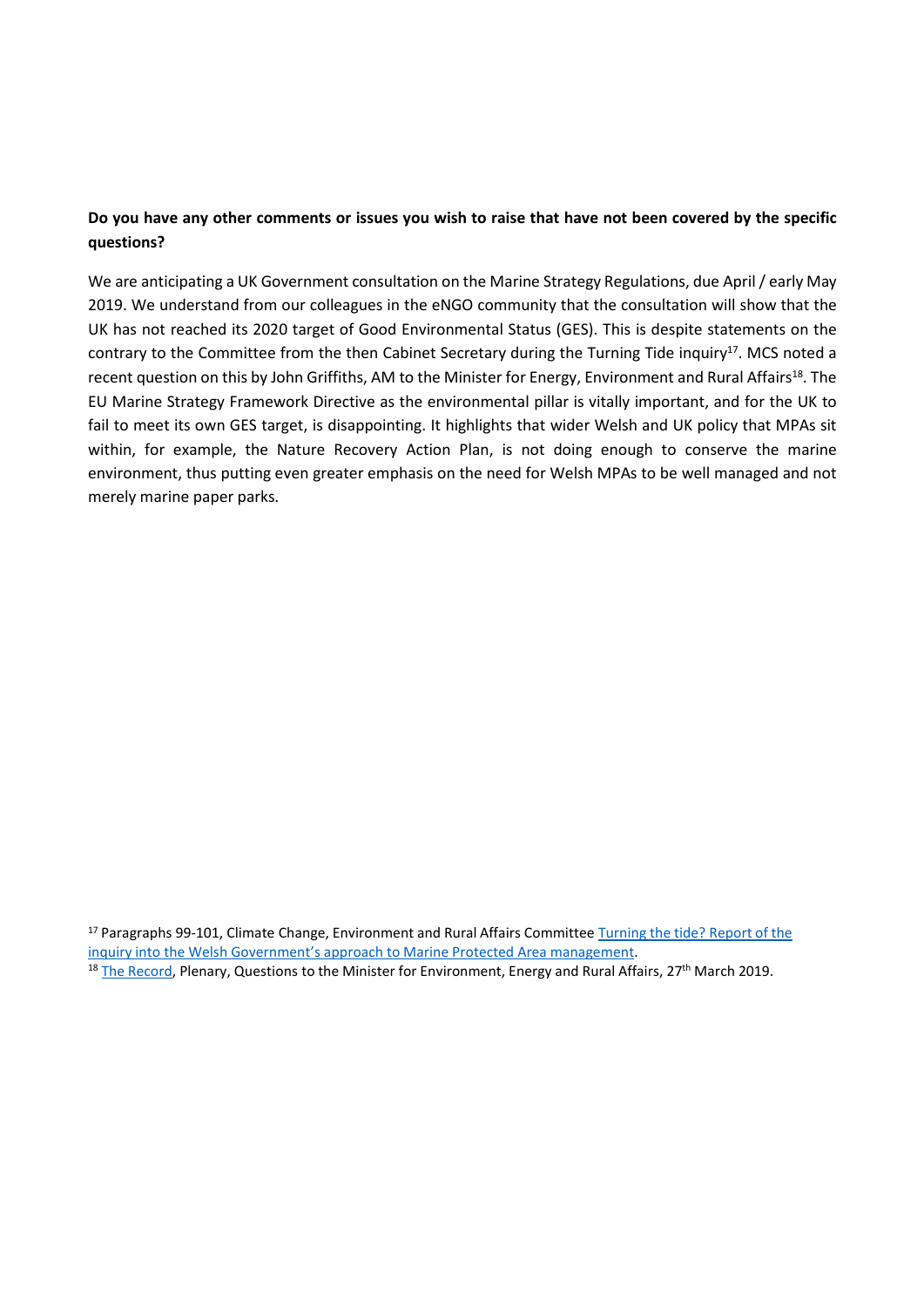Appendix 1: Table setting out consideration of the progress made the Welsh Government against the Committee's recommendations, coupled with consideration of the contribution of the MPA Network Management Framework 2018-2023 and 2018-2019 Action Plan, along with suggested next steps.

| <b>CCERA 2017 Turning the</b><br><b>Tide Committee report</b><br>recommendation                                                                                                         | <b>Welsh Government</b><br>response<br>MCS' view of their<br>response | Do either the MPA<br><b>Network</b><br>Management<br><b>Framework for</b><br><b>Wales or Action Plan</b><br>for Wales address<br>the Committee's<br>recommendations? | MCS' level of concern<br>Significant concerns;<br>concerned; &<br>watching brief<br>(as of April 2019).                                                                                          | <b>Next steps</b>                                                                                                                                                            |
|-----------------------------------------------------------------------------------------------------------------------------------------------------------------------------------------|-----------------------------------------------------------------------|----------------------------------------------------------------------------------------------------------------------------------------------------------------------|--------------------------------------------------------------------------------------------------------------------------------------------------------------------------------------------------|------------------------------------------------------------------------------------------------------------------------------------------------------------------------------|
| <b>Recommendation 1</b><br>For Wales to realise the<br>benefits of its MPAs, sites<br>must be managed<br>effectively. The Welsh<br>Government must provide<br>leadership on this matter | Accept<br>Implemented in part                                         | Action 3; Action 10.                                                                                                                                                 | Concerned.<br>If Welsh MPAs were being<br>managed effectively, they<br>should be meeting their<br>management objectives e.g.<br><b>Favourable Conservation</b><br>Status - which as of 2018, for | There needs to be more<br>meaningful engagement and<br>action by all Management<br>Authorities in the<br>implementation of the Action<br>Plan.<br>The MPA Network Management |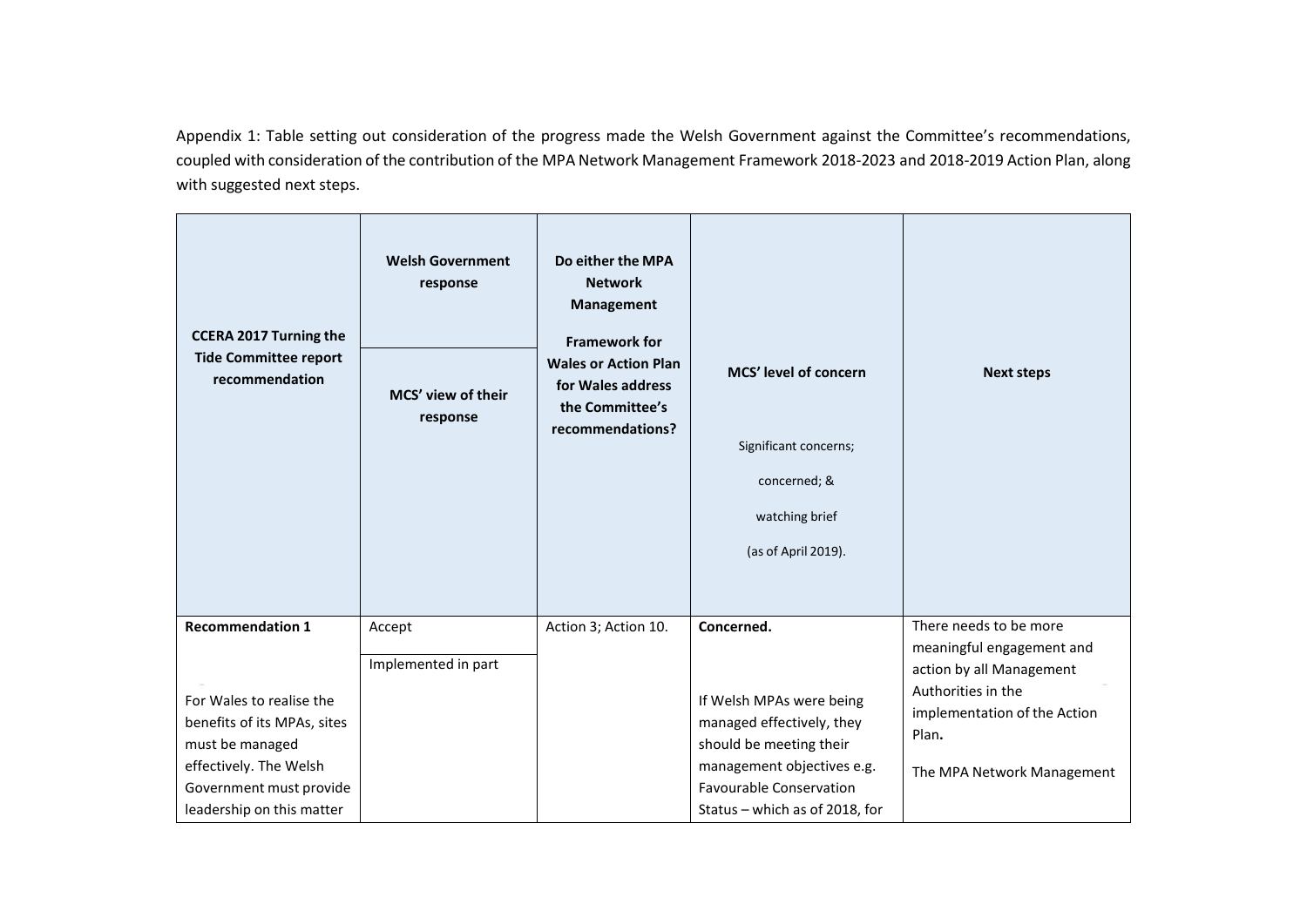| by developing, as a matter<br>of urgency, an MPA<br>strategy and ensuring that<br>all management<br>authorities, including the<br>Welsh Government, are<br>actively engaged in MPA<br>management and fulfilling<br>their duties and |                     |                                                                  | all inshore SACs and SPAs, 45%<br>were not and 9% of features<br>are in unknown condition.<br>Whilst the publishing of the<br>Framework and Action Plan<br>represent positive steps,                                                                    | Framework for Wales has<br>'effective leadership' as one of<br>its five objectives. There needs<br>to be stronger steer for<br>Management Authorities to<br>deliver sustainable management<br>of the MPA network.                        |
|-------------------------------------------------------------------------------------------------------------------------------------------------------------------------------------------------------------------------------------|---------------------|------------------------------------------------------------------|---------------------------------------------------------------------------------------------------------------------------------------------------------------------------------------------------------------------------------------------------------|------------------------------------------------------------------------------------------------------------------------------------------------------------------------------------------------------------------------------------------|
| responsibilities.                                                                                                                                                                                                                   |                     |                                                                  | it is questionable if they are<br>leading to change on the<br>ground.<br>MCS, nor WMAAG, had no<br>input into the MPA Network<br>Management Framework.<br>Similarly, MCS has not been<br>able to input into either 2018-<br>19 or 2019-20 Action Plans. | Stakeholders should have the<br>ability to support and influence<br>the development of the Action<br>Plans. A better engagement<br>mechanism for NGO input.<br>We are awaiting the first<br>progress report of 2018-2019<br>Action Plan. |
|                                                                                                                                                                                                                                     |                     |                                                                  |                                                                                                                                                                                                                                                         | We are concerned that the<br>Action 5 may lead to gaps in<br>protection for marine<br>biodiversity.                                                                                                                                      |
| <b>Recommendation 2</b>                                                                                                                                                                                                             | Accept in Principle | None of the actions                                              | Significant concerns.                                                                                                                                                                                                                                   | The protection and conservation                                                                                                                                                                                                          |
| MPAs cannot be managed<br>effectively without the<br>appropriate level of                                                                                                                                                           | Implemented in Part | in the Action Plan<br>directly relate to this<br>recommendation. | Whilst Welsh Government's<br>Marine Biodiversity Branch has<br>seen additional resources this                                                                                                                                                           | of the marine environment must<br>not be put on hold whilst other<br>'more pressing matters' are seen<br>to by the Welsh Government, for                                                                                                 |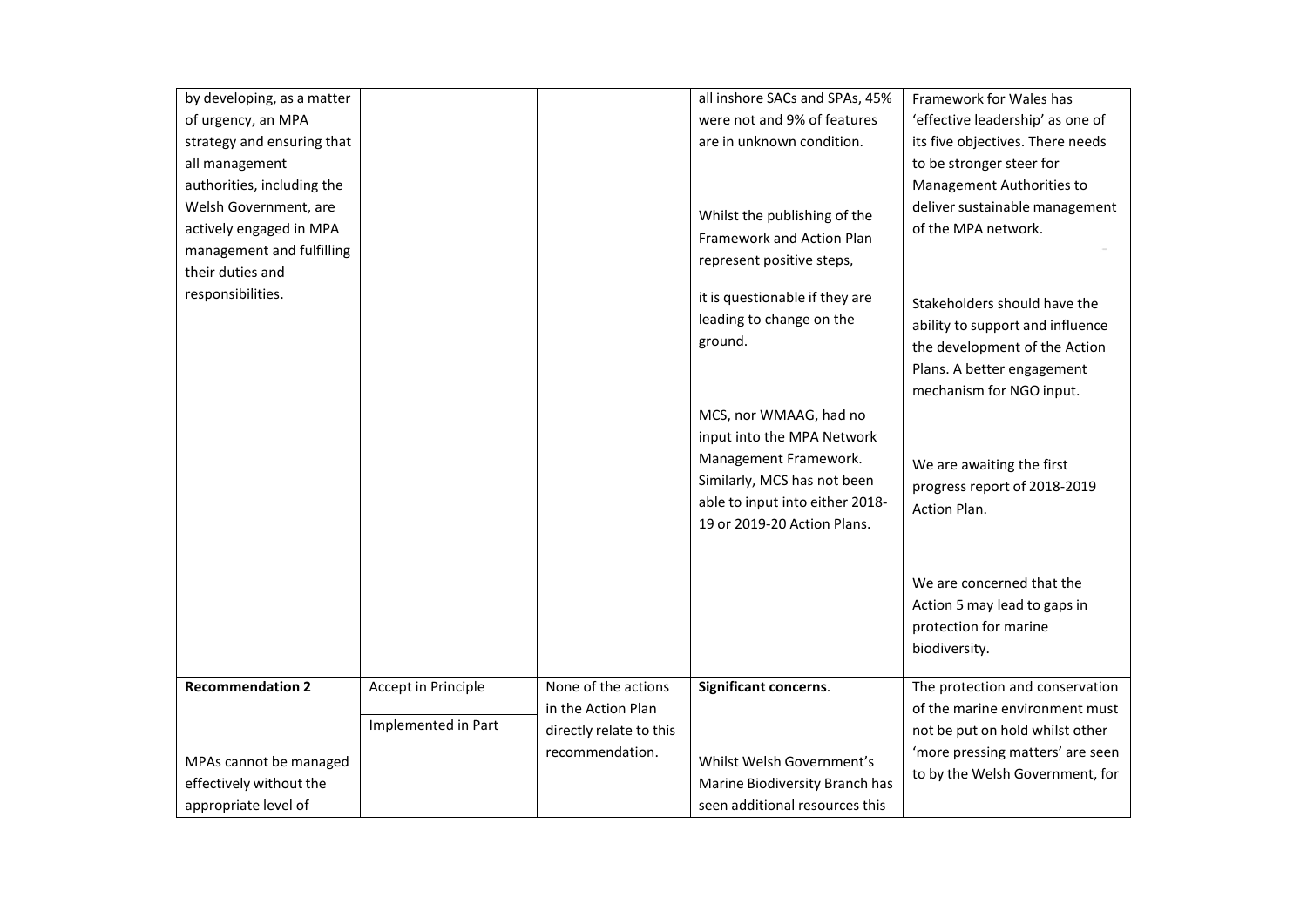| resources, including       |        | has been strained by Brexit     | example, Brexit and 'day one      |
|----------------------------|--------|---------------------------------|-----------------------------------|
| funding and staffing.      |        | preparedness.                   | readiness'.                       |
|                            |        |                                 |                                   |
|                            |        |                                 |                                   |
| The Welsh Government       |        | Area-Based Approach: local      | The MPA Management Steering       |
| must:                      |        | independent site officers, or   | Group should identify funding     |
|                            |        | 'boots on the ground' are vital | options to bring forward funding  |
| - ensure it has sufficient |        | to MPA management, for          | for an Area-Based Approach.       |
| staffing to deliver its    |        | example, to drive               | Wales only has 1 full-time & 4    |
| marine conservation        |        | management and support          | part-time European Marine Site    |
| responsibilities;          |        | delivery of priority actions.   | Officers. Fully implemented and   |
|                            |        |                                 | regularly reviewed management     |
|                            |        |                                 | schemes are essential.            |
| - bring forward proposals  |        | NRW budgets increasingly        |                                   |
| for funding an area-based  |        | under pressure. We concerned    |                                   |
| approach, with each        |        | over NRW's capacity to          | NRW must have sufficient          |
| management area having     |        | monitor and manage MPAs,        | resource to monitor, collect, and |
| a dedicated officer; and   |        | and how/whether this has        | publish site-level feature        |
|                            |        | changed over time and how       | condition assessments to inform   |
|                            |        | increased responsibilities in   | effective site management.        |
| - ensure that Natural      |        | the Welsh offshore area may     |                                   |
| Resources Wales has        |        | add further strain.             |                                   |
| sufficient resources to    |        |                                 |                                   |
| undertake its              |        |                                 |                                   |
| responsibilities for MPA   |        |                                 |                                   |
| management and             |        |                                 |                                   |
| improvements to the        |        |                                 |                                   |
| condition of the Wales     |        |                                 |                                   |
| Natura 2000 Network.       |        |                                 |                                   |
| <b>Recommendation 3</b>    | Accept | Concerned.                      |                                   |
|                            |        |                                 |                                   |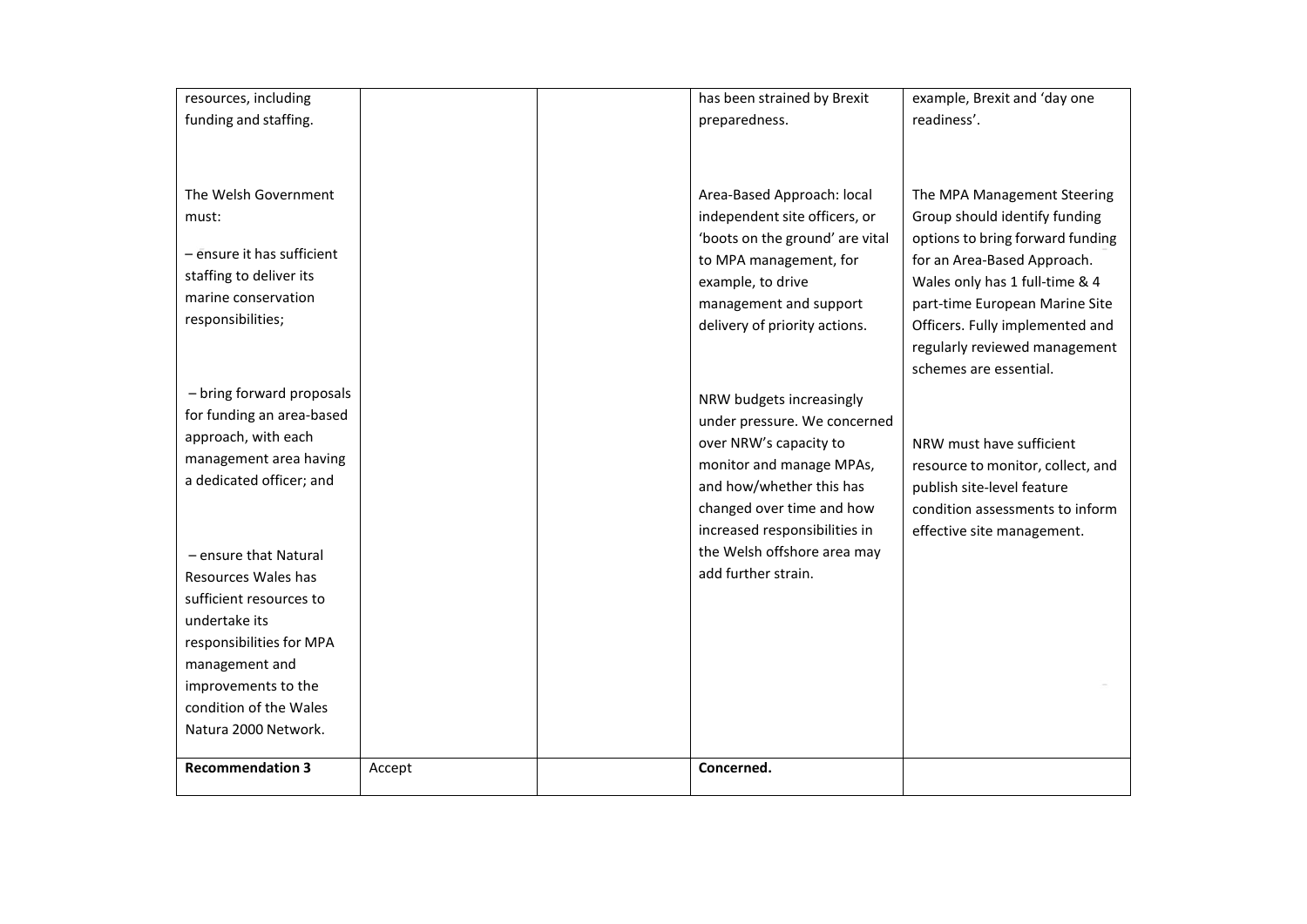|                              | Implemented in part | None of the actions     |                                                           | Welsh Government marine                                            |
|------------------------------|---------------------|-------------------------|-----------------------------------------------------------|--------------------------------------------------------------------|
|                              |                     | directly relate to this |                                                           | stakeholder fora must operate in                                   |
| The Welsh Government         |                     | recommendation.         | MCS would question if the                                 | a transparent way to enable                                        |
| must increase public         |                     |                         | 2018 Year of the Sea activities                           | meaningful engagement.                                             |
| awareness of MPAs and        |                     |                         | raised awareness of Wales'                                |                                                                    |
| improve its engagement       |                     |                         | MPAs and the benefits of a                                | All agendas, presentations and                                     |
| with stakeholders and the    |                     |                         | well-managed MPA network.                                 | papers should be provided in a                                     |
| public. It must also         |                     |                         |                                                           | timely fashion in advance, to                                      |
| operate in a more            |                     |                         | We welcome that                                           | allow stakeholders to                                              |
| transparent and efficient    |                     |                         | improvements have been                                    | disseminate and collate feedback                                   |
| way, publishing              |                     |                         | made to date for including                                | prior to the meeting from their                                    |
| information about the        |                     |                         | minutes of meetings of WG                                 | relevant groups. This would                                        |
| activities of the specialist |                     |                         | stakeholder groups on the WG                              | allow the meetings to have full                                    |
| groups it leads and          |                     |                         | website: minutes now exist for                            | and meaningful discussions                                         |
| ensuring stakeholders are    |                     |                         | many of the groups, including                             | around the subject areas rather                                    |
| fully engaged in the         |                     |                         | the marine planning SRG,                                  | than as presently happens,                                         |
| development of the MPA       |                     |                         | WMFAG and WMAAG.                                          | stakeholder are presented to                                       |
| strategy.                    |                     |                         | Disappointingly, the quality of                           | followed by a question and                                         |
|                              |                     |                         | the minutes shared by varies                              | answer session. As the                                             |
|                              |                     |                         | greatly. In particular, the<br>minutes of the MPA         | information is sprung on the                                       |
|                              |                     |                         |                                                           | attendees this does not allow                                      |
|                              |                     |                         | <b>Management Steering Group</b>                          | sufficient time to assimilate all                                  |
|                              |                     |                         | (a closed group for                                       | the implications and raise                                         |
|                              |                     |                         | management authorities) only                              | concerns in situ & best represent                                  |
|                              |                     |                         | include very high level actions<br>and no information why | the wider network of groups.                                       |
|                              |                     |                         | decisions were made and on                                | Following meetings attendees                                       |
|                              |                     |                         | what evidence.                                            |                                                                    |
|                              |                     |                         |                                                           | and stakeholder group members                                      |
|                              |                     |                         |                                                           | should be presented with draft<br>final copies of work and allowed |
|                              |                     |                         |                                                           | to suggest amendments, not                                         |
|                              |                     |                         |                                                           | presented with final signed-off                                    |
|                              |                     |                         |                                                           | versions. Decision pathways                                        |
|                              |                     |                         |                                                           |                                                                    |
|                              |                     |                         |                                                           | should be explained in a way                                       |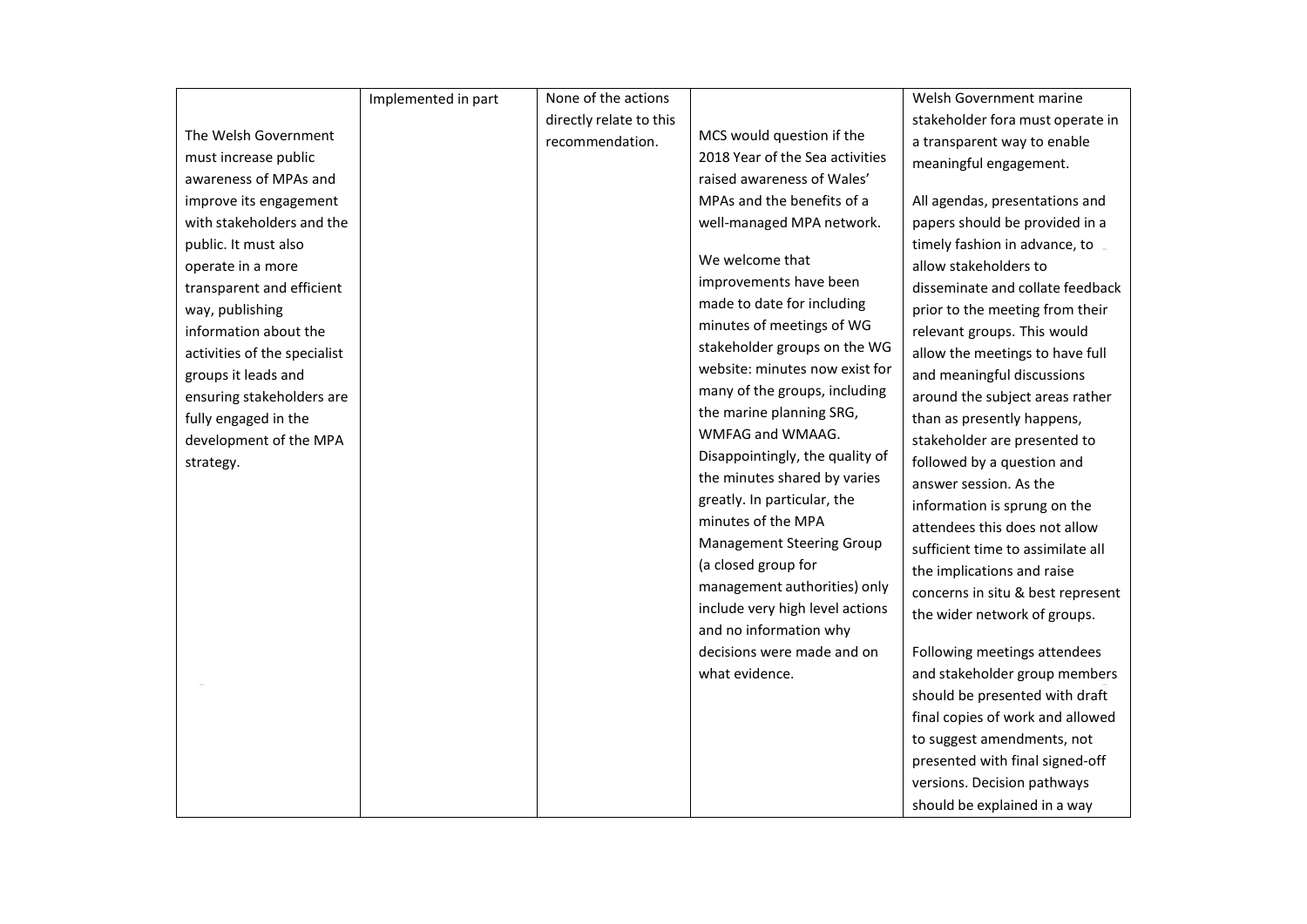|                                                                                                                                                                                                                                                                                                                                                                                                     |                                            |                                   |                                                                                                                                                                                                                                                                                                                                                                                                                                                                                                                                    | that is transparent to all<br>stakeholders.                                                                                                                                                                                                                                                                                                                                                                                                                                                                                                                                                                                                                                                                                                                     |
|-----------------------------------------------------------------------------------------------------------------------------------------------------------------------------------------------------------------------------------------------------------------------------------------------------------------------------------------------------------------------------------------------------|--------------------------------------------|-----------------------------------|------------------------------------------------------------------------------------------------------------------------------------------------------------------------------------------------------------------------------------------------------------------------------------------------------------------------------------------------------------------------------------------------------------------------------------------------------------------------------------------------------------------------------------|-----------------------------------------------------------------------------------------------------------------------------------------------------------------------------------------------------------------------------------------------------------------------------------------------------------------------------------------------------------------------------------------------------------------------------------------------------------------------------------------------------------------------------------------------------------------------------------------------------------------------------------------------------------------------------------------------------------------------------------------------------------------|
| <b>Recommendation 4</b><br>The Welsh Government<br>should develop an<br>enforcement strategy,<br>based on risks, which<br>addresses all pressures on<br>MPAs - including water<br>quality; litter; recreational<br>pressures; fisheries and<br>unregulated marine<br>resource gathering - and<br>should move quickly to<br>implement management<br>measures in MPAs where<br>there are known risks. | Accept in Principle<br>Implemented in part | Action 9; Action 10;<br>Action 12 | <b>Significant concerns.</b><br>Investments by the Welsh<br>Government into fisheries<br>patrol vessels are welcomed.<br>However, there needs to be a<br>greater focus on enforcement<br>of unregulated marine<br>resource and recreational<br>pressures.<br>Welsh Government need to<br>take a holistic ecosystem<br>based approach to ensure that<br>land based activities are not<br>negatively affect the<br><b>Favourable Conservation</b><br>Status of MPA features.<br>Whilst we await the<br>completion of Assessing Welsh | Action 9 should be implemented<br>and the Welsh Government<br>should take action to halt all<br>potentially damaging activities<br>occurring in European Marine<br>Sites.<br>As an example of tackling<br>challenging enforcement issues,<br>the implementation of actions to<br>improve water quality by the<br>Welsh Government, following its<br>nitrate vulnerable zones<br>consultation. Further ambitious<br>enforcement strategies should<br>be brought in for all of Wales'<br>land and sea areas.<br>It is not yet clear how the<br>Committee's wider<br>recommendation has been<br>followed through, particularly_<br>with regard to enforcement of<br>unregulated marine resource<br>and recreational pressures, and<br>we would welcome any clarity |
|                                                                                                                                                                                                                                                                                                                                                                                                     |                                            |                                   | Fishing Activities project<br>(AWFA), known 'purple'                                                                                                                                                                                                                                                                                                                                                                                                                                                                               |                                                                                                                                                                                                                                                                                                                                                                                                                                                                                                                                                                                                                                                                                                                                                                 |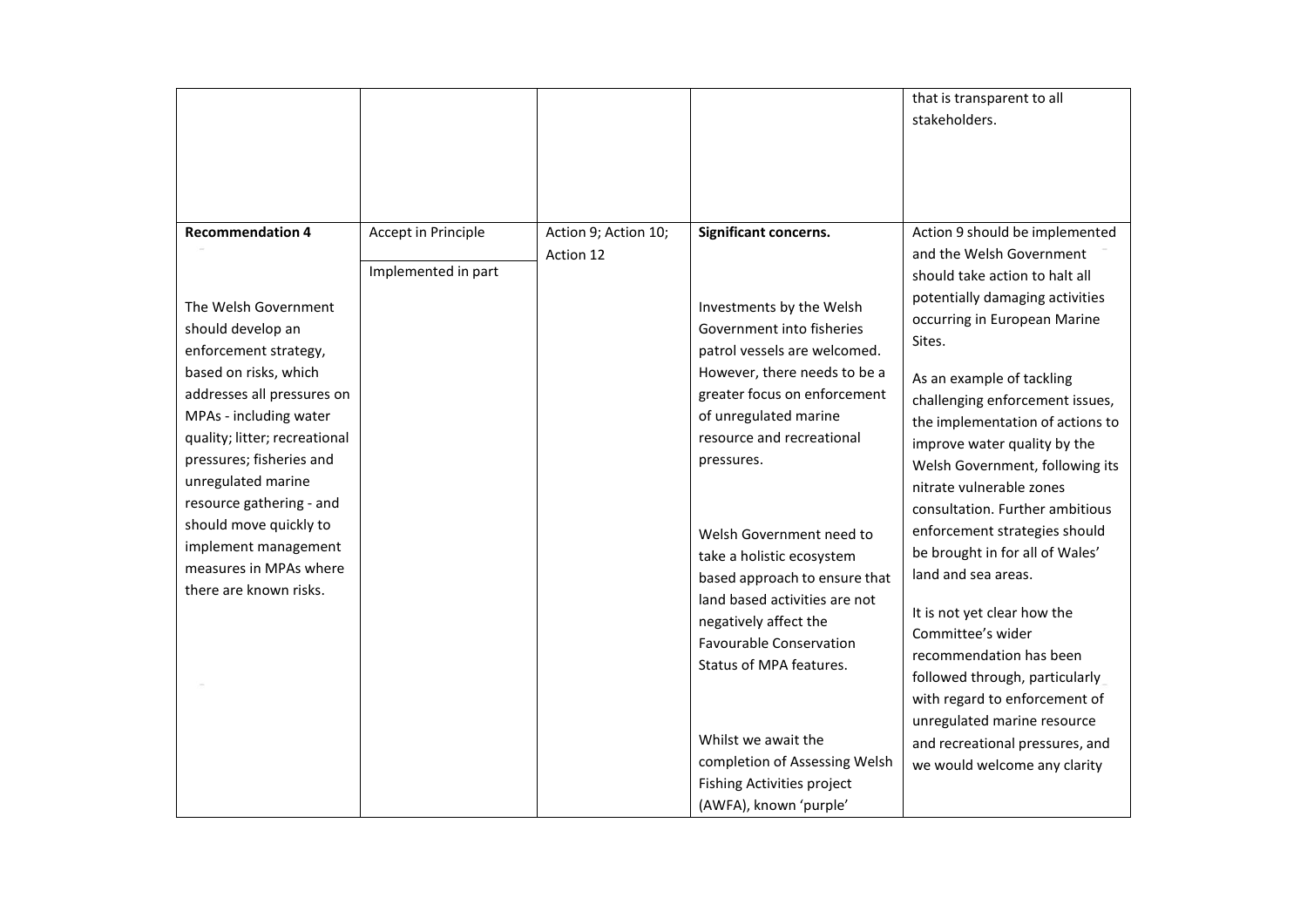|                                                                                                                                                                                                                                                                                                                                                                                                                                                                 |                                        |                                                           | assessed (damaging activities)<br>are occurring in European<br>Marine Sites, possibly in<br>breach of the Habitats<br>Regulations.                                                                                                                                                                                                                                                                                                                                                                                                                                                                                       | the Committee can seek on this<br>as it relates to Action 12.                                                                                                                                                                                                                                                                                                                                                                                                                                                                                                |
|-----------------------------------------------------------------------------------------------------------------------------------------------------------------------------------------------------------------------------------------------------------------------------------------------------------------------------------------------------------------------------------------------------------------------------------------------------------------|----------------------------------------|-----------------------------------------------------------|--------------------------------------------------------------------------------------------------------------------------------------------------------------------------------------------------------------------------------------------------------------------------------------------------------------------------------------------------------------------------------------------------------------------------------------------------------------------------------------------------------------------------------------------------------------------------------------------------------------------------|--------------------------------------------------------------------------------------------------------------------------------------------------------------------------------------------------------------------------------------------------------------------------------------------------------------------------------------------------------------------------------------------------------------------------------------------------------------------------------------------------------------------------------------------------------------|
| <b>Recommendation 5</b><br>The availability of data,<br>evidence and research is<br>central to MPA policy<br>development and<br>management. The Welsh<br>Government should<br>establish a Wales marine<br>science partnership to<br>bring together industry,<br>academia and<br>stakeholders. The Welsh<br>Government must also<br>ensure it has in place<br>effective data and<br>research for MPA<br>management, including<br>monitoring and<br>surveillance. | Accept in Principle<br>Not implemented | Action 1; Action 3;<br>Action 11; Action 14;<br>Action 16 | <b>Significant concerns.</b><br>The 2018 indicative MPA<br>feature indicative condition<br>assessments by NRW<br>demonstrate low confidence in<br>much of the data that informs<br>the condition of habitats and<br>species that are protected in<br>Welsh seas. These<br>assessments and advice from<br>NRW is vital for Management<br>Authorities' understanding<br>management efficacy.<br>We are concerned about use<br>of site 'indicative condition<br>assessments', which although<br>are a useful starting point,<br>they are not the legal site<br>assessments required for<br>Article 17 reporting, which is a | The Marine Evidence Strategy<br>should address marine<br>biodiversity evidence gaps that<br>are hindering conservation<br>efforts. However, this should not<br>have a focus on fisheries<br>management but rather on<br>marine management overall,<br>with fisheries as one of the<br>activities.<br>NRW must have sufficient<br>resource to monitor, collect, and<br>publish site-level feature<br>condition assessments to inform<br>effective site management.<br>The Welsh Government should<br>explore the benefits of creating<br>Wales marine science |
|                                                                                                                                                                                                                                                                                                                                                                                                                                                                 |                                        |                                                           | requirement of the Habitats<br>Directive.                                                                                                                                                                                                                                                                                                                                                                                                                                                                                                                                                                                | partnership. Such a partnership<br>has the potential to support the<br>identification of new funding                                                                                                                                                                                                                                                                                                                                                                                                                                                         |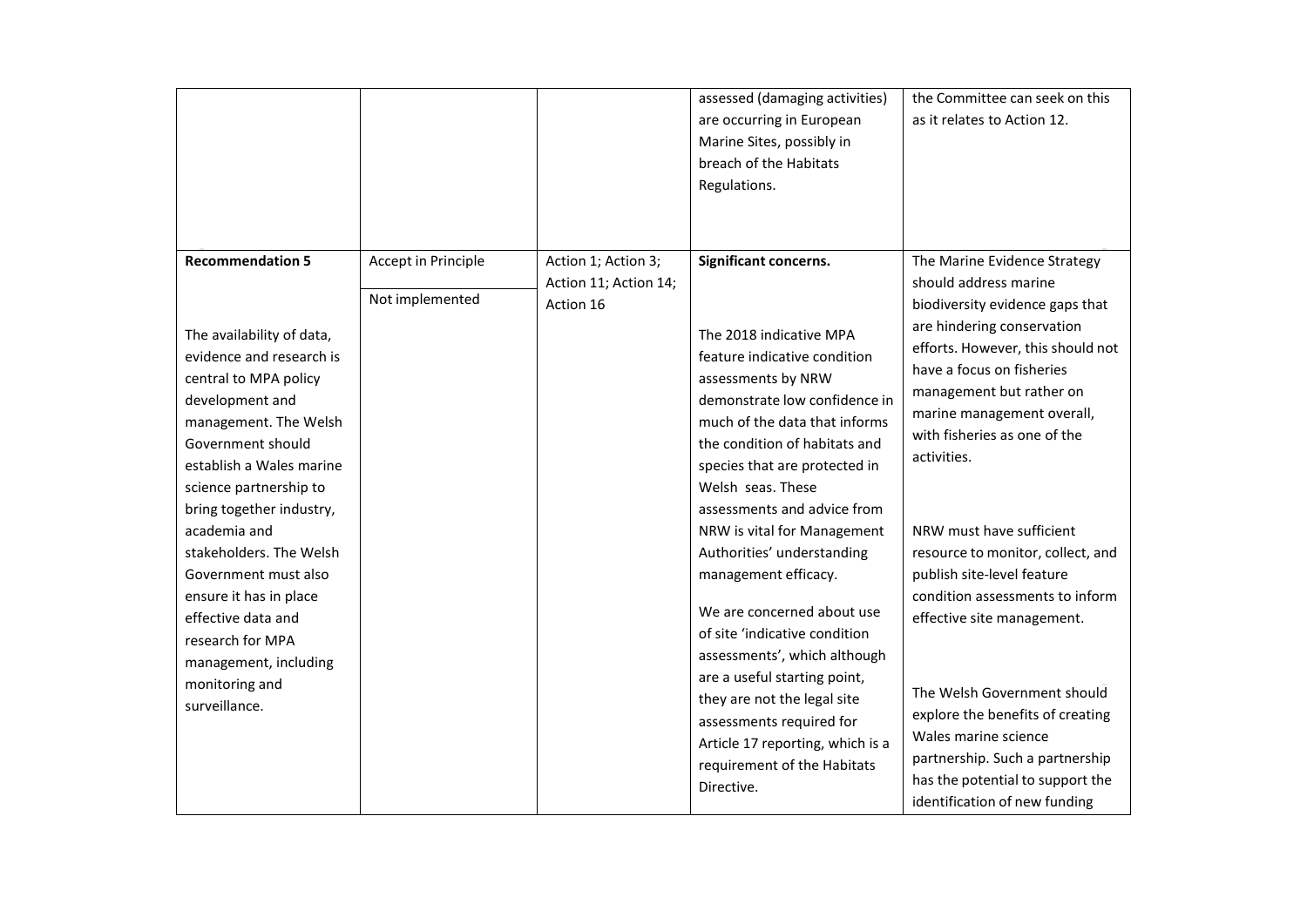|                                                                                                                                                                                                                               |                               |          | We are also concerned about<br>the move at NRW to report at<br>a site-level rather than a<br>feature-level. Feature-level<br>reporting should also be<br>available.<br>Staff have been recruited into<br>the Welsh Government's<br>Marine and Fisheries Division<br>to develop a Marine Evidence<br>Strategy.<br>The Welsh Government has<br>not created a Wales marine<br>science partnership as<br>recommended, with a good<br>local example being the<br>Milford Haven Waterway<br>Environment Group. | steams for MPA monitoring and<br>targeting research where it is<br>most needed.<br>The 'Lle portal' should continue<br>to be invested in once the Wales<br>National Marine Plan has been<br>adopted, in order to remain up<br>to date and provide public access<br>to data. Where confidentially<br>allows, commercial data should<br>be placed on the portal to<br>improves its overall accuracy. |
|-------------------------------------------------------------------------------------------------------------------------------------------------------------------------------------------------------------------------------|-------------------------------|----------|----------------------------------------------------------------------------------------------------------------------------------------------------------------------------------------------------------------------------------------------------------------------------------------------------------------------------------------------------------------------------------------------------------------------------------------------------------------------------------------------------------|----------------------------------------------------------------------------------------------------------------------------------------------------------------------------------------------------------------------------------------------------------------------------------------------------------------------------------------------------------------------------------------------------|
| <b>Recommendation 6</b><br>When designating MPAs<br>in the future, the Welsh<br>Government should set<br>out the resources<br>necessary for the<br>associated management,<br>monitoring, surveillance<br>and enforcement that | Accept<br>Implemented in part | Action 5 | <b>Watching Brief.</b><br>There has been a 2-year delay<br>in the creation of an MCZ Task<br>and Finish Group. Given that<br>this responsibility fell to Welsh<br>Minister in 2009, this delay<br>demonstrates the lack of<br>prioritisation and resourcing<br>given to the marine                                                                                                                                                                                                                       | The first meeting of the MCZ<br>Task and Finish Group was held<br>early April 2019, with phase 1<br>MCZ sites expected be<br>designated 2021.<br>Welsh Government must<br>accelerate the timetable for<br>MCZs and provide resources to<br>enable this.                                                                                                                                            |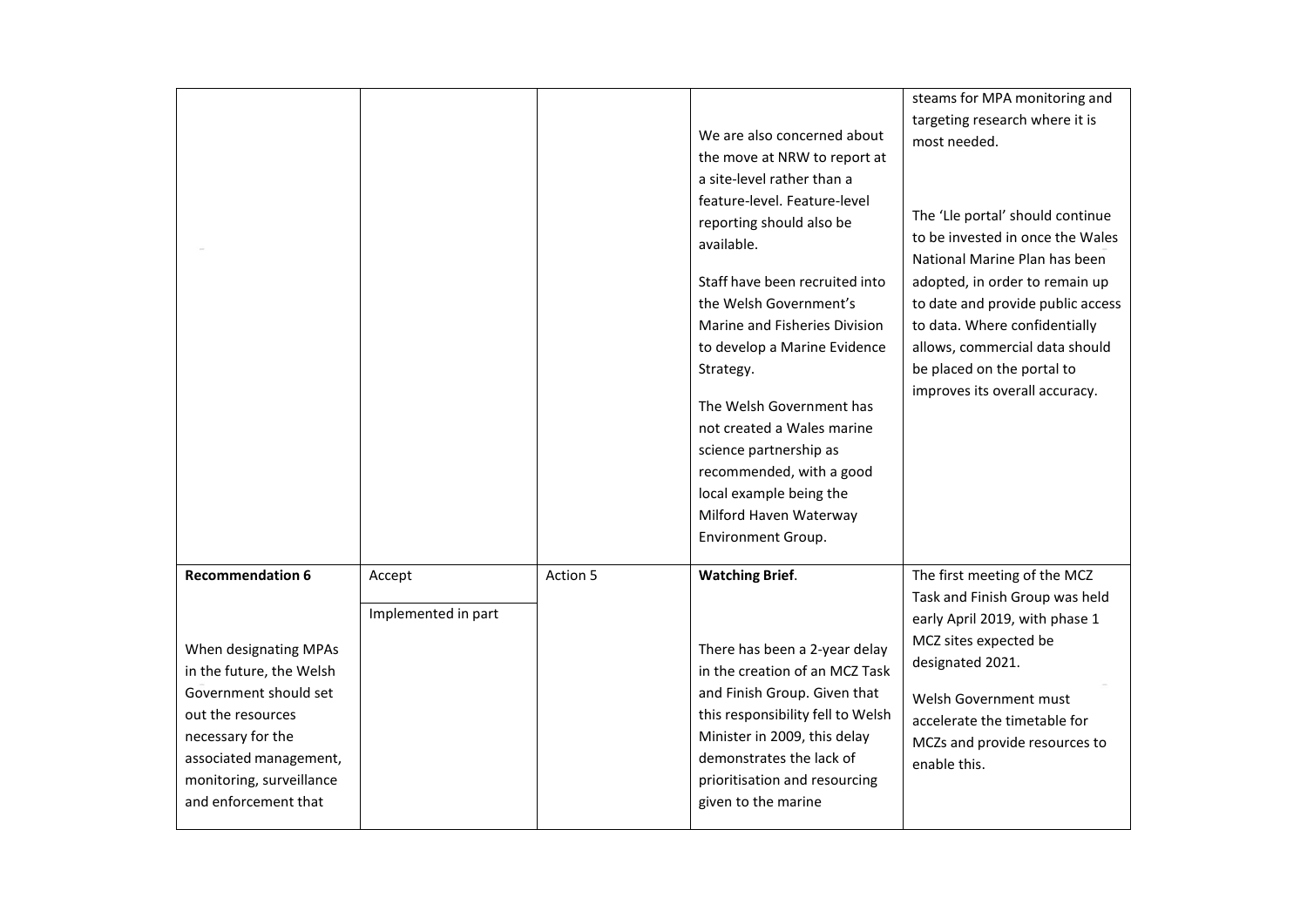| site(s) will require and<br>how such resources will<br>be provided.                                                                                                                                                                   |                               |                                                                   | environment. By way of<br>contrast, England are on their<br>3rd tranche of MCZ<br>identification, designation and<br>management.                                                                                                                                                                                     |                                                                                                                                                                                                                                                                                                                                |
|---------------------------------------------------------------------------------------------------------------------------------------------------------------------------------------------------------------------------------------|-------------------------------|-------------------------------------------------------------------|----------------------------------------------------------------------------------------------------------------------------------------------------------------------------------------------------------------------------------------------------------------------------------------------------------------------|--------------------------------------------------------------------------------------------------------------------------------------------------------------------------------------------------------------------------------------------------------------------------------------------------------------------------------|
| <b>Recommendation 7</b><br>The Welsh Government<br>should define its<br>understanding of an<br><b>Ecologically Coherent</b><br>Network of MPAs in<br>Welsh waters and work<br>with stakeholders to<br>address gaps in the<br>network. | Accept<br>Implemented in part | None of the actions<br>directly relate to this<br>recommendation. | <b>Watching Brief.</b><br>JNCC published in 2016 the<br>'Assessing the contribution of<br>Welsh MPAs towards an<br>ecologically coherent MPA<br>network in 2016' report. WEL<br>subsequently wrote to the<br>Welsh Government<br>highlighting our concerns over<br>the criteria applied by JNCC to<br>identify gaps. | We would like to see the<br>forthcoming MCZ process<br>focused on evidence-based<br>decision making. We are<br>concerned that mobile species<br>and sites for greater protection,<br>are not being included in the first<br>round of MCZs for designation<br>2021, due to political reasons.                                   |
| <b>Recommendation 8</b><br>A cornerstone of MPA<br>management is recourse<br>and access to justice. The<br>Welsh Government must<br>ensure that future<br>arrangements in are in<br>line with the Aarhus<br>Convention and not        | Accept<br>Not implemented     | None of the actions<br>directly relate to this<br>recommendation. | <b>Watching Brief.</b><br>At a recent WEL meeting with<br>Lesley Griffiths she indicated<br>that the next quadlateral<br>meeting of UK Environment<br>ministers, that she would be<br>raise environmental<br>governance as an agenda item<br>for discussion.                                                         | We are awaiting the outcome of<br>the Welsh Government<br>consultation on Environmental<br>Principles and Governance.<br>However, financial commitment<br>to a new independent watchdog<br>is essential at this stage, as is an<br>agreement to a set of codes<br>which will ensure the new body<br>is independent and has the |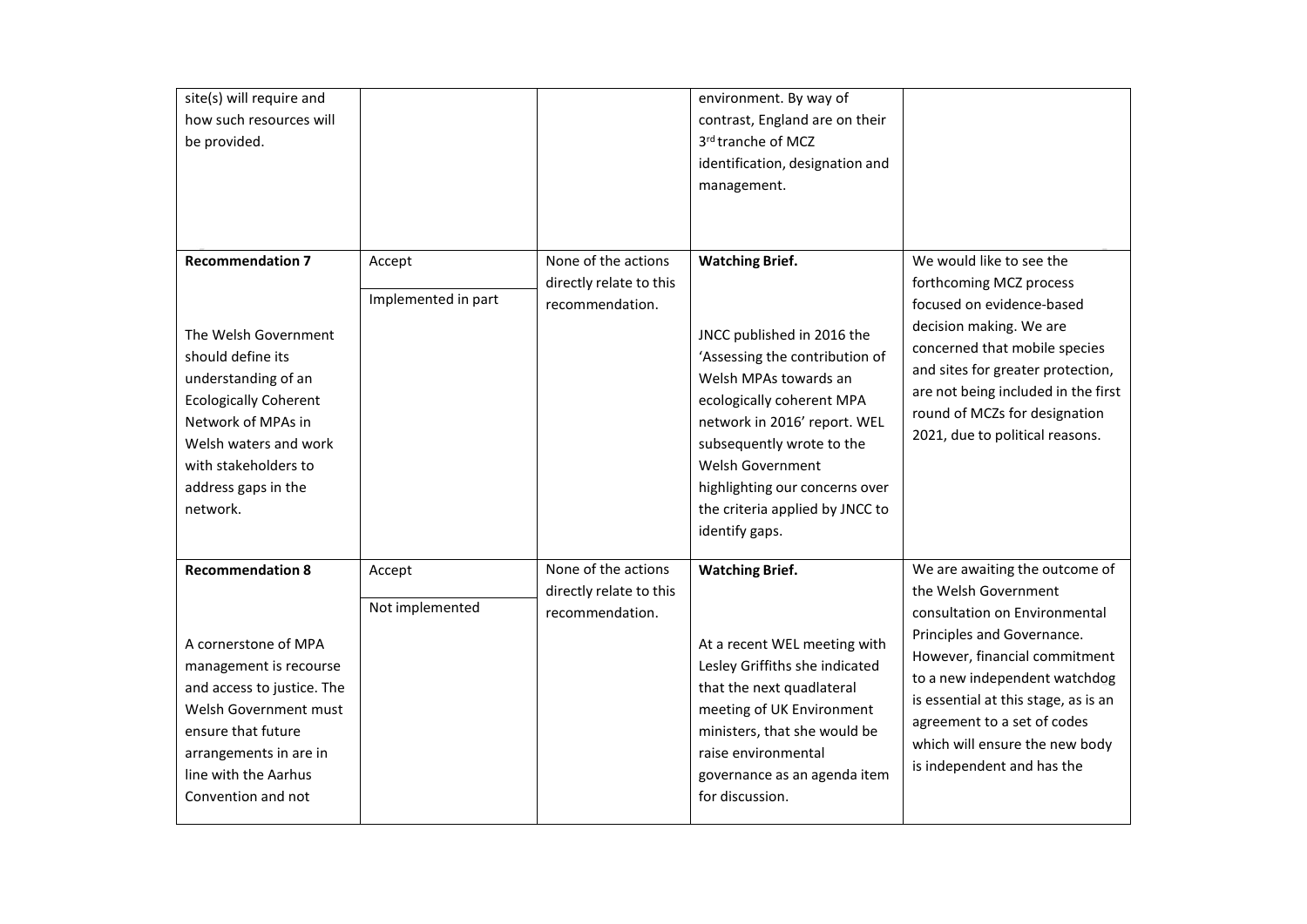| prohibitively expensive  |                     |                         |                                | necessary expertise and legal      |
|--------------------------|---------------------|-------------------------|--------------------------------|------------------------------------|
| for applicants.          |                     |                         |                                | powers to do the job.              |
|                          |                     |                         |                                |                                    |
|                          |                     |                         |                                |                                    |
|                          |                     |                         |                                |                                    |
|                          |                     |                         |                                | We would like to see the Welsh     |
|                          |                     |                         |                                | Government commit to a free,       |
|                          |                     |                         |                                | fair and accessible complaints     |
|                          |                     |                         |                                | procedure once the UK exists the   |
|                          |                     |                         |                                | European Union.                    |
|                          |                     |                         |                                |                                    |
| <b>Recommendation 9</b>  | Accept              | None of the actions     | <b>Watching Brief.</b>         | The Assembly must ensure that      |
|                          |                     | directly relate to this |                                | the true value of a functioning    |
|                          | Implemented in part | recommendation.         |                                | ecosystem is not undermined by     |
| The Welsh Government     |                     |                         | Assurances regarding no loss   | short term economic                |
| must assess the likely   |                     |                         | of protection have been put    | considerations and UK/Welsh        |
| impact of exiting the    |                     |                         | on record, for example, the    | policy ambitions.                  |
| European Union on Welsh  |                     |                         | Ministers' response to written |                                    |
| MPAs, including whether  |                     |                         | question from Janet Finch-     |                                    |
| designation and          |                     |                         | Saunders relating to European  | We would like to see evidence of   |
| management can be        |                     |                         | Marine Sites (WAQ77304).       | cross-border MPA management        |
| harmonised, and commit   |                     |                         |                                | activity by the Welsh              |
| to no loss of protection |                     |                         |                                | Government and a commitment        |
| under future             |                     |                         |                                | to ensuring post Brexit that there |
| arrangements. It must    |                     |                         |                                | will be coherent cross-border      |
| also seek agreement with |                     |                         |                                | marine management.                 |
| the UK Government about  |                     |                         |                                |                                    |
| how marine               |                     |                         |                                |                                    |
| environmental            |                     |                         |                                |                                    |
| protections will be      |                     |                         |                                |                                    |
| managed coherently in    |                     |                         |                                |                                    |
| cross-border marine      |                     |                         |                                |                                    |
| areas.                   |                     |                         |                                |                                    |
|                          |                     |                         |                                |                                    |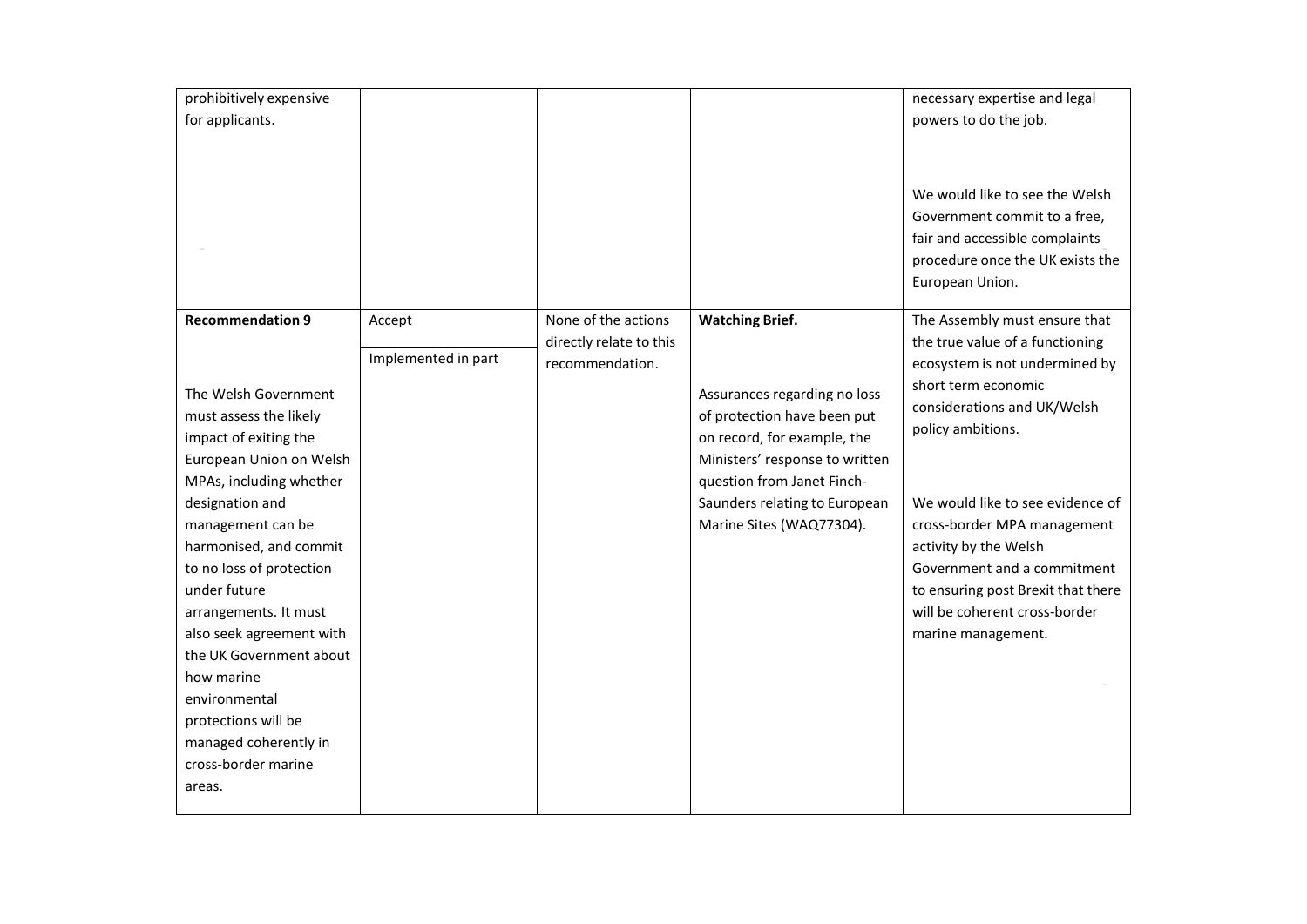| <b>Recommendation 10</b><br>The Welsh Government<br>should ensure that<br>reporting of Welsh MPA<br>site condition and status<br>currently required under<br>European legislation is                                                                                   | Accept in Principle<br>Implemented in part | Action 4; Action 7;<br>Action 14                                 | <b>Watching Brief.</b><br>Welsh Government reported<br>to the National Assembly for<br>Wales, under Part 5 Marine<br>and Coastal Access Act 2009,<br>January 2019.                                                                           | We would like to see<br>commitment from Welsh<br>Government that an<br>independent environmental<br>watchdog would place<br>requirements on the Welsh<br>Government for regular SAC and<br>SPA site reporting.                                                                    |
|------------------------------------------------------------------------------------------------------------------------------------------------------------------------------------------------------------------------------------------------------------------------|--------------------------------------------|------------------------------------------------------------------|----------------------------------------------------------------------------------------------------------------------------------------------------------------------------------------------------------------------------------------------|-----------------------------------------------------------------------------------------------------------------------------------------------------------------------------------------------------------------------------------------------------------------------------------|
| undertaken regularly after<br>the UK exits the European<br>Union, with reports<br>published and provided to<br>management authorities<br>in a timely manner.                                                                                                           |                                            |                                                                  | NRW published indicative site<br>condition assessments in<br>January 2018.                                                                                                                                                                   | We would be concerned to see a<br>reduction in monitoring and<br>management by NRW, both at<br>feature and site level and an<br>increase solely on reporting.                                                                                                                     |
| <b>Recommendation 11</b><br>The Welsh Government<br>should work with the UK<br>Government to ensure<br>Wales' fisheries resources<br>and the interests of the<br>Welsh fleet are fully<br>protected in Brexit<br>negotiations. Future<br>Welsh fisheries<br>management | Accept<br>Implemented in part              | None of the actions<br>directly relate to this<br>recommendation | Significantly concerned.<br>The Welsh Government's<br><b>Brexit Seas and Coast Group</b><br>has failed to adequately<br>consider wider marine<br>management measures, such<br>as MPA management and<br>focused on fisheries in<br>isolation. | A Welsh Fisheries Bill is needed<br>to set out how Welsh fish and<br>shellfish resources will be<br>managed sustainably to allow for<br>recovery and enhancement of<br>fish stocks.<br>We await the publication of the<br>Welsh Government consultation<br>'Brexit and our Seas'. |
| arrangements should take<br>into account the Wales                                                                                                                                                                                                                     |                                            |                                                                  | <b>MCS and Wales Environment</b><br>Link has on numerous<br>occasions raised concerns to<br>officials that draft versions of                                                                                                                 | There needs to be a shift from<br>marine and fisheries<br>management to integrated<br>marine management - fisheries                                                                                                                                                               |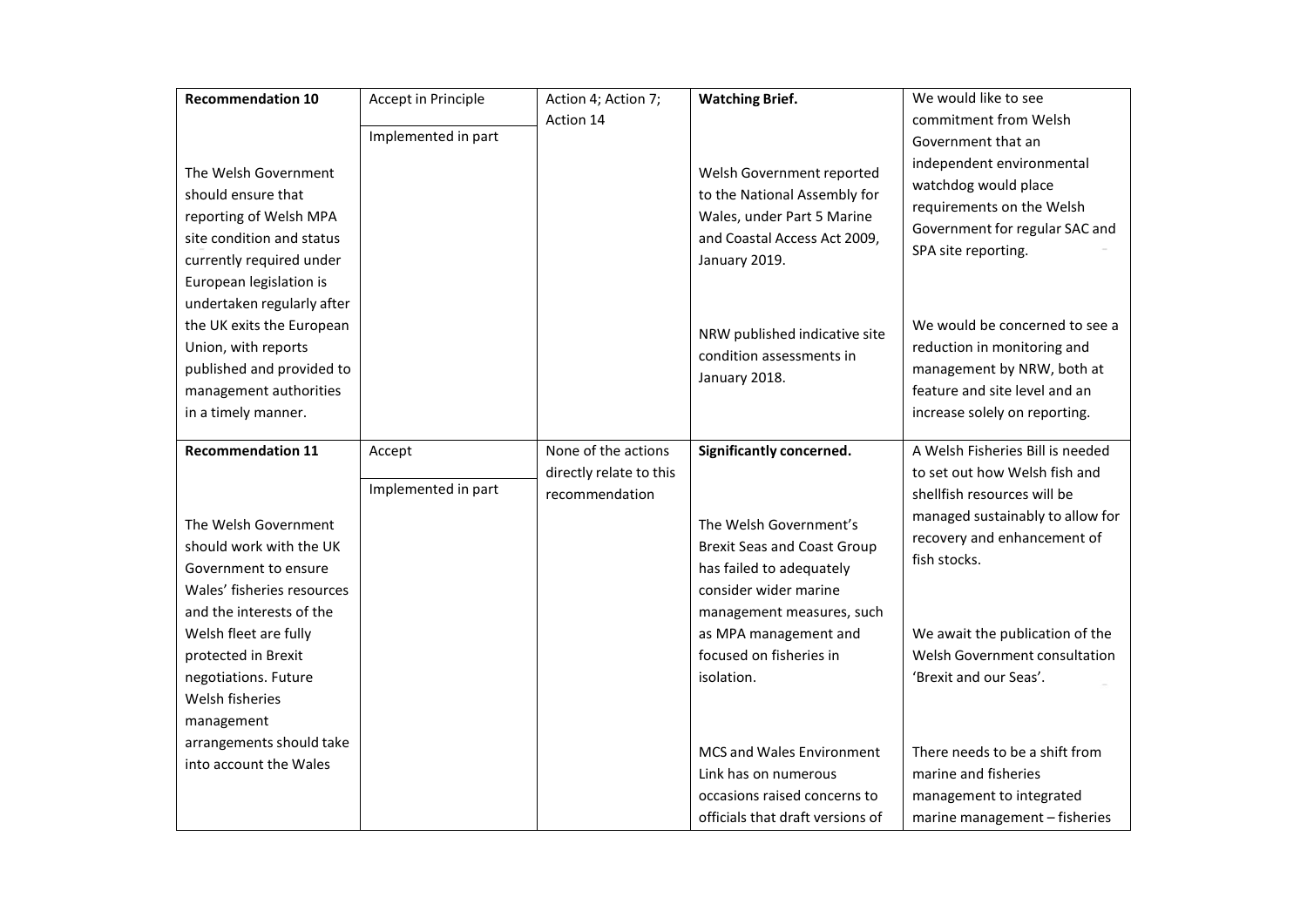| National Marine Plan and |                 |                         | the Welsh Government 'Brexit                           | are just one of many activities                              |
|--------------------------|-----------------|-------------------------|--------------------------------------------------------|--------------------------------------------------------------|
| a Welsh MPA strategy.    |                 |                         | and our seas' consultation had                         | within Welsh waters which all                                |
|                          |                 |                         | not taken an integrated                                | need to be managed collectively                              |
|                          |                 |                         | approach to Welsh marine                               | via an ecosystems approach.                                  |
|                          |                 |                         | management, again focusing                             |                                                              |
|                          |                 |                         | on fisheries in isolation. Have                        |                                                              |
|                          |                 |                         | been assured the consultation,                         | This shift would echo the                                    |
|                          |                 |                         | due imminently, has been                               | significant changes which have                               |
|                          |                 |                         | amended to reflect our                                 |                                                              |
|                          |                 |                         | concerns.                                              | taken place with regard to<br>terrestrial management whereby |
|                          |                 |                         |                                                        | there has been a move from                                   |
|                          |                 |                         |                                                        | 'agriculture' to 'land                                       |
|                          |                 |                         | The UK Fisheries Bill, as                              | management'.                                                 |
|                          |                 |                         | drafted, do not have legal                             |                                                              |
|                          |                 |                         | targets for MSY or                                     |                                                              |
|                          |                 |                         | sustainability. The Bill may be                        |                                                              |
|                          |                 |                         | subject to positive                                    |                                                              |
|                          |                 |                         | amendments.                                            |                                                              |
|                          |                 |                         |                                                        |                                                              |
| <b>Recommendation 12</b> | Reject          | None of the actions     | Concerned.                                             | Welsh Ministers must identify                                |
|                          |                 | directly relate to this |                                                        | how a potential shortfall from                               |
|                          | Not implemented | recommendation.         |                                                        | European funding to support                                  |
| The Welsh Government     |                 |                         | There have been no public                              | Welsh MPA will be addressed as                               |
| must explain how it      |                 |                         | assurances from the Welsh                              | a matter of urgency.                                         |
| intends to address the   |                 |                         | Government that EU funds                               |                                                              |
| potential shortfall in   |                 |                         | currently supporting marine                            |                                                              |
| funding for MPA work     |                 |                         | conservation in Wales will be                          |                                                              |
| that is currently met by |                 |                         | like-for-like replaced.                                |                                                              |
| EU funds, such as the    |                 |                         |                                                        |                                                              |
| European Maritime and    |                 |                         |                                                        |                                                              |
| Fisheries Fund and LIFE- |                 |                         |                                                        |                                                              |
| Nature.                  |                 |                         | In a response to a written<br>question (WAQ77920) from |                                                              |
|                          |                 |                         |                                                        |                                                              |
|                          |                 |                         | Andrew RT Davies AM, the                               |                                                              |